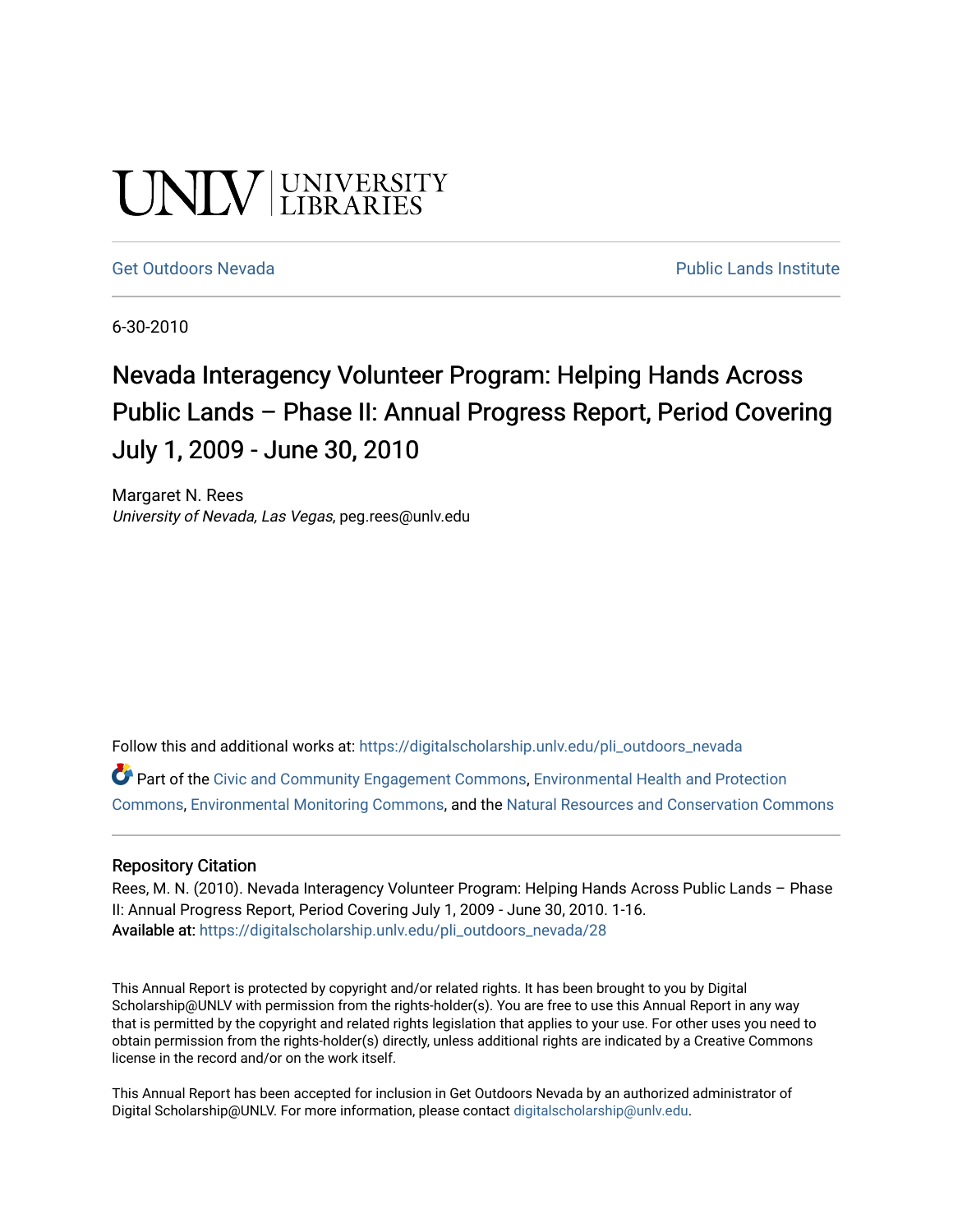

# **ANNUAL PROGRESS REPORT**

University of Nevada, Las Vegas Period Covering July 1, 2009 - June 30, 2010

Cooperative Agreement Number H8R07060001 Task Agreement Number J8R07070001

Nevada Interagency Volunteer Program: Helping Hands Across Public Lands – Phase II

Executive Summary

- From July 1, 2009 to June 30, 2010 the Volgistics database has increased the number of records from 6,226 to a total of 6,536 records at the end of this period.
- Website activity this year averaged 109,216 hits per month, with an average of 10,443 pages viewed per month.
- The team attended 14 community outreach events resulting in 2,588 direct contacts and 300 new mailing list records.
- The Interagency Volunteer Program (IVP) completed a total of 67 volunteer events contributing a total of 15,195 volunteer hours.
- A total of 131 volunteers completed orientations and trainings with the IVP.
- A total of 127 volunteers attended the recognition banquet.

# **Task 1. Refine and maintain a quality Web-based volunteer database.**

• The Volgistics volunteer database is now populated with 6,536 records, representing an increase of 310 individuals from July 1, 2008.

# **Task 2. Manage, update, and administer an IVP Website.**

Website activity tends to fluctuate depending on the time of year. Website averages for July 1, 2009 through June 30, 2010 are as follows:

- An average of 109,216 hits per month.
- An average of 10,443 pages viewed per month.

# **Task 3. Evaluate and revise, as appropriate, Standard Operating Procedures (SOPs) for all areas of interagency volunteer management.**

The Interagency Volunteer Team (IVP) met once each month to coordinate volunteer events, develop training agendas, establish recruitment strategies, plan the recognition event and coordinate support for other SNAP teams.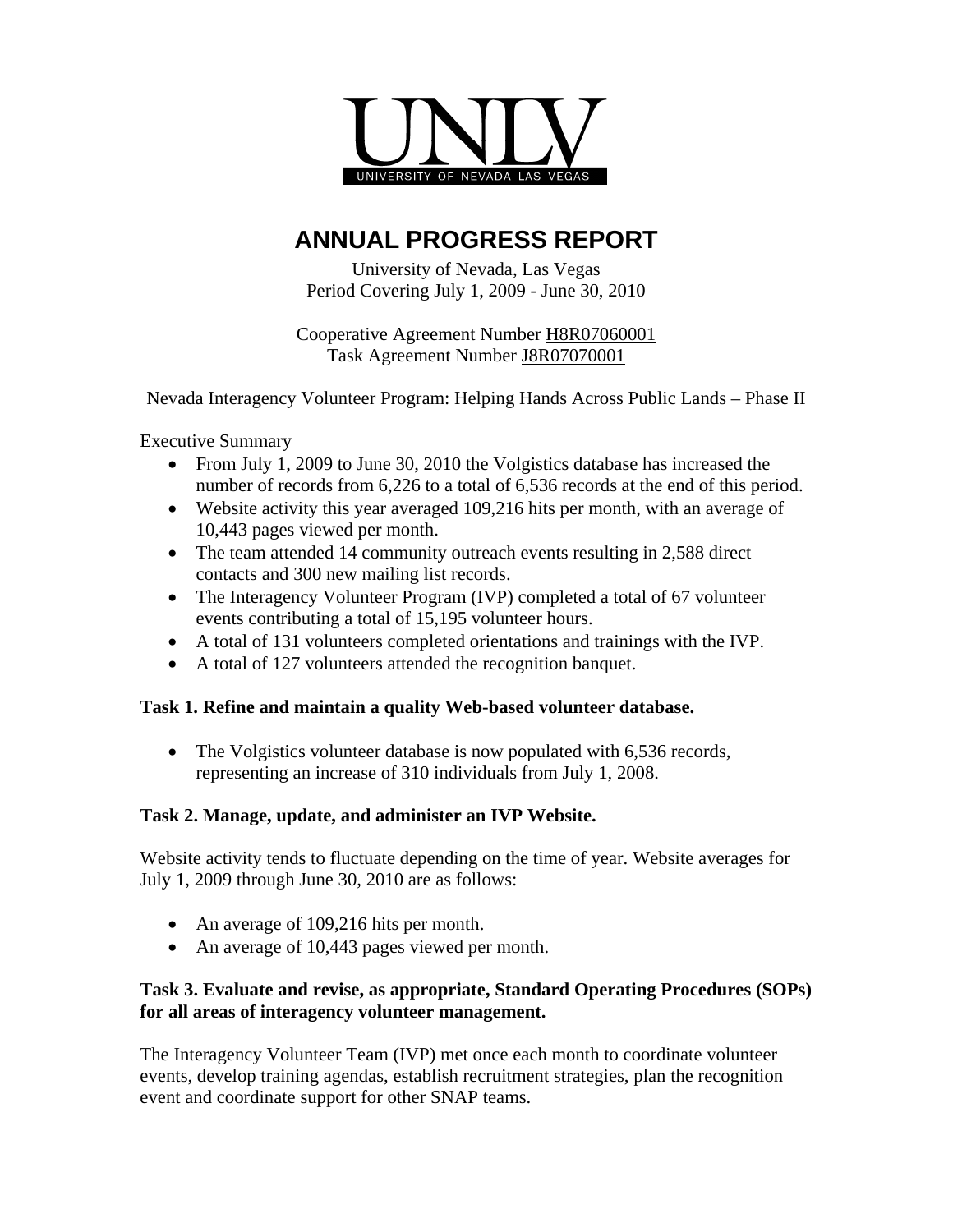- As the need for operational volunteers increases; the IVP team re-examined their recruiting strategies which largely focused on attracting attendance to one-time volunteer events. The team decided to target their messaging campaign at recruiting volunteers to fill on-going positions.
- The operational volunteer recruitment began in the November, 2009 to prepare for the fall volunteer season. The following is a breakdown of the number of radio and print ads included in the media plan:

| Medium                           | November                     | December    |
|----------------------------------|------------------------------|-------------|
| Public Radio                     | 267 Spots                    | 107 Spots   |
| <b>Country Radio</b>             | 100 Spots                    | 40 Spots    |
| <b>Review Journal</b>            | 2 Print Ads                  | 3 Print Ads |
| Rebel Yell<br>3 ½ Page Print Ads |                              |             |
| <b>KNPR E-Blast</b>              | Reached up to 10,000 members |             |

- During Q2 the Interagency Volunteer Team (IVP) met four times, with its primary focus on the Volunteer Recognition Banquet, Make-A-Difference Day Events, and planning for spring events and training schedule.
- A four-hour volunteer assistant training workshop was created. In addition, an IVP Volunteer Assistant Training Manual was completed. IVP Volunteer Assistant Training workshop was held in February 2010.
- The IVP team filed a no-cost extension to SNPLMA. The team asked for an extension until 2013 with the understanding that the NPS and USFS would likely close out in 2012. This extension was approved by the SNAP board and has been sent to SNPLMA for review.
- The IVP team submitted a CESU extension with UNLV Public Lands Institute. The goal is to have the CESU extension mirror that of the SNPLMA extension request. The team will have the CESU request submitted by April 30, 2010.
- The IVP team revised and updated the Interagency Volunteer Team Standard Operating Procedures manual as needed.
- The IVP team started the initial stages of automating the volunteer orientation training class. PLI has contracted with the University of Nevada, Las Vegas Distance Education unit to complete this web-based, interactive training delivery system by December 31, 2010.

# **Task 4. Evaluate and update strategies and tools for volunteer recruitment.**

The IVP team continues to deliver the Get Outdoors Nevada electronic newsletter. The enewsletter replaces the monthly text-only email updates, which all active volunteers and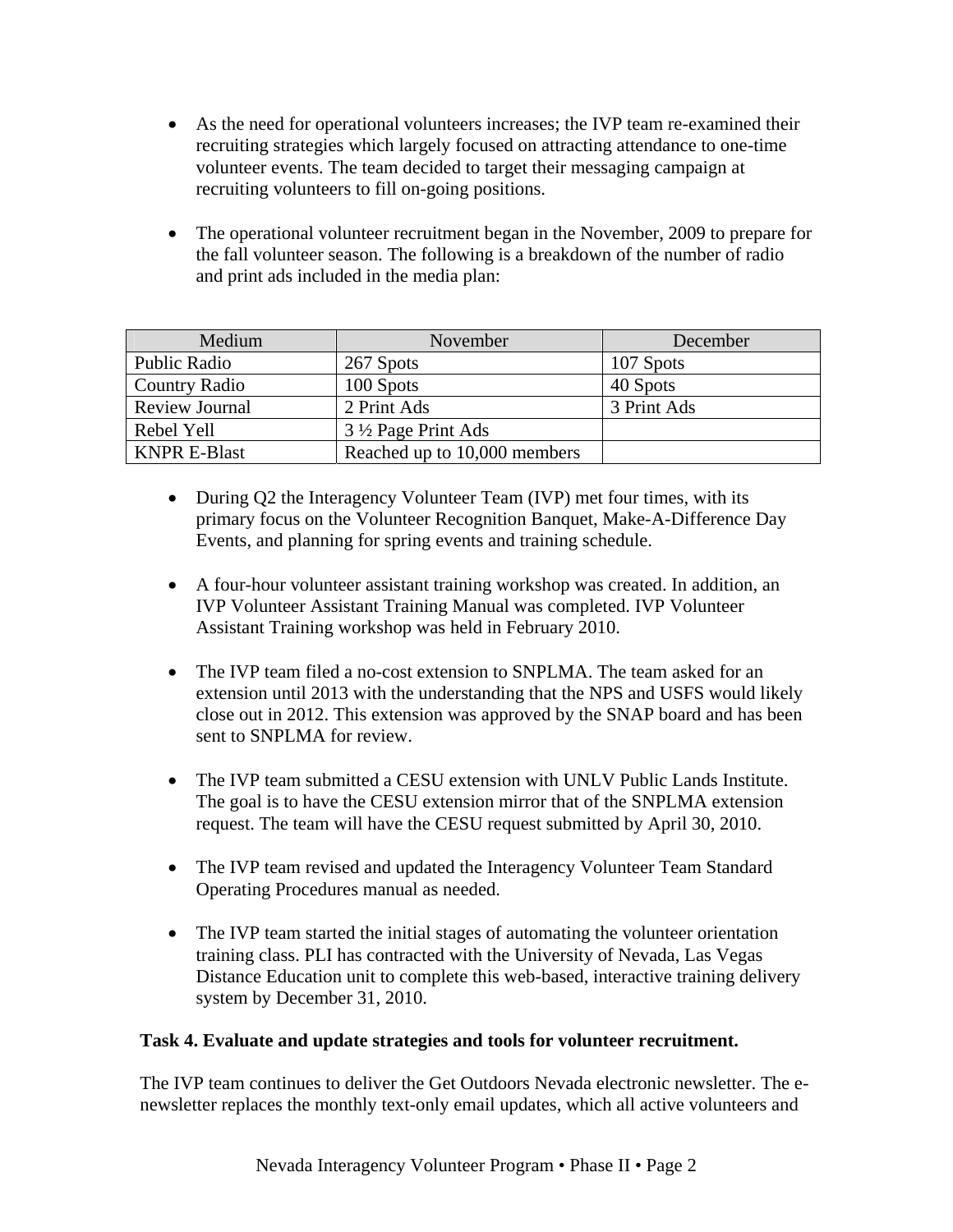mailing list recipients receive. It is a dynamic HTML based newsletter that is archived at the Get Outdoors Nevada blog spot, and accessible from the home page of the website. The newsletter compliments the website and contains the following sections:

- Upcoming events
- Current volunteer positions
- Current trainings
- A volunteer spotlight
- A list of work accomplished by volunteers in the previous month
- A safety tip
- A SNAP conservation project spotlight
- A desert ecosystem spotlight

The monthly newsletter continues to be well received. The newsletter is not only being sent to volunteers in the Volgistics database, it is also being forwarded to many other organizations. For example, the newsletter is now distributed to the City of Las Vegas, Bailey Middle School staff, faculty and students at UNLV, and to a number of Clark County commissioners.

Over the past two months GON email has received many compliments about the newsletter. It continues to be a great recruitment tool.

In addition, 14 community outreach events were attended. Staffed by the Public Lands Institute, these events are an opportunity to personally meet and recruit new people to volunteering with Get Outdoors Nevada. Table 1 contains a summary of the contacts made.

| <b>Event Name</b>            | Number of              | Number added to     |
|------------------------------|------------------------|---------------------|
|                              | <b>Direct Contacts</b> | <b>Mailing List</b> |
| <b>Rebel Service Gives</b>   | 52                     | 15                  |
| Back                         |                        |                     |
| New UNLV                     | 161                    | 20                  |
| <b>Staff/Faculty Fair</b>    |                        |                     |
| <b>Conservation Outreach</b> | 534                    | 40                  |
| Event                        |                        |                     |
| <b>Red Rock Visitor</b>      | 176                    | 47                  |
| <b>Center Grand Opening</b>  |                        |                     |
| <b>Clark County</b>          | 25                     | 14                  |
| Children's Festival          |                        |                     |
| Party for the Planet         | 237                    | 25                  |
| 2010                         |                        |                     |
| <b>Barrick Museum</b>        | 232                    | 0                   |
| Live Well, Go Green          | 558                    | 0                   |
| <b>USFS Spring Cleaning</b>  | 83                     | 43                  |
| Neighborhood                 | 110                    | 11                  |

Table 1. Community Outreach Attendance April - June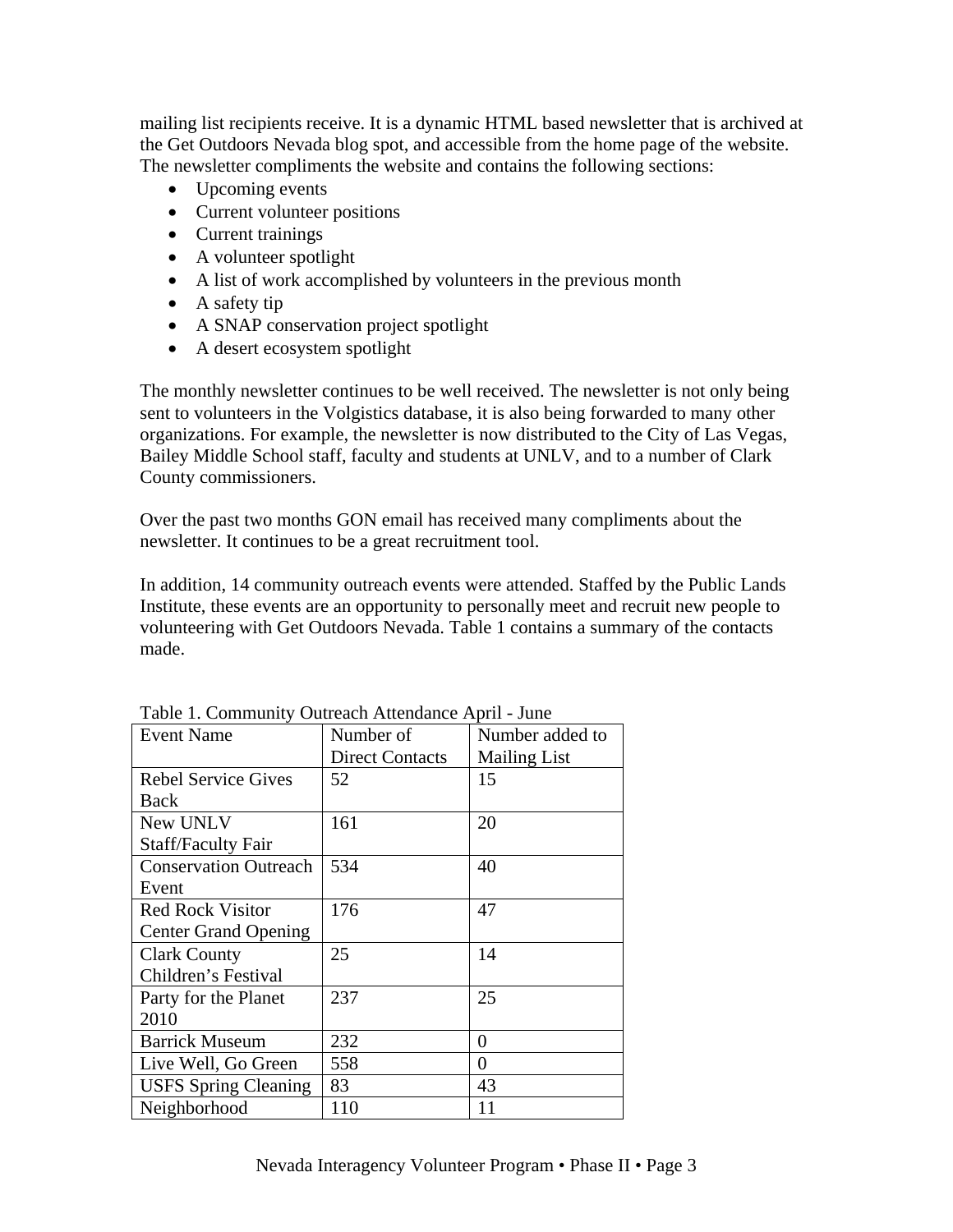| <b>Sustainability Day</b> |       |     |
|---------------------------|-------|-----|
| <b>Henderson National</b> | 289   | 65  |
| <b>Trails Day</b>         |       |     |
| CMG Vision 2010           | 22    |     |
| Make A Difference         | 79    | 12  |
| Day                       |       |     |
| Cadwallader MS            | 30    |     |
| Totals                    | 2.588 | 300 |

*Table 1 shows the number of contacts made at community outreach events and the mailing list sign ups that resulted from these contacts.* 

#### **Task 5. Support Agency Departments and SNAP Teams with conservation projects that require volunteer workforce on the public lands.**

The Interagency Volunteer Program (IVP) supported a number of SNAP teams in a variety of ways (i.e., recruiting, staffing, and advertising). In their efforts, IVP supported a total of 67 volunteer events, wherein volunteers contributed a total of 15,195 volunteer hours.

The following is a compilation of all volunteer events from July 1, 2009 through June 30, 2010:

#### **Spring Mountain Sweep the Peak Monthly Event**

July 11, 2009 **-** Spring Mountains - USFS A total of 32 volunteers helped the USFS remove 63 bags of trash from a fuel reduction area in Lee Canyon.

#### **Spring Mountain Sweep the Peak Monthly Event**

August 8, 2009 **-** Spring Mountains – USFS A total of 21 volunteers removed 150 pounds of trash from the Hilltop Road area in the Spring Mountains National Recreation Area

#### **National Public Lands Day**

September 12, 2009 **-** Spring Mountains National Recreation Area **-** USFS The United States Forest Service celebrated National Public Lands Day a few days early. 28 volunteers collected six lbs. of wax currant seeds and 1.5 lbs of nodding brome seed heads

# **Spring Mountain Sweep the Peak Monthly Event**

September 19, 2009 – Spring Mountains – USFS A total of 19 volunteers removed 800 pounds of trash from the Harris Springs Road area in the Spring Mountains National Recreation Area

#### **Conservation Transfer Area (CTA) Clean-Up**

September 19, 2009 - Conservation Transfer Area (CTA) – North End of Decatur Rd. Las

Nevada Interagency Volunteer Program • Phase II • Page 4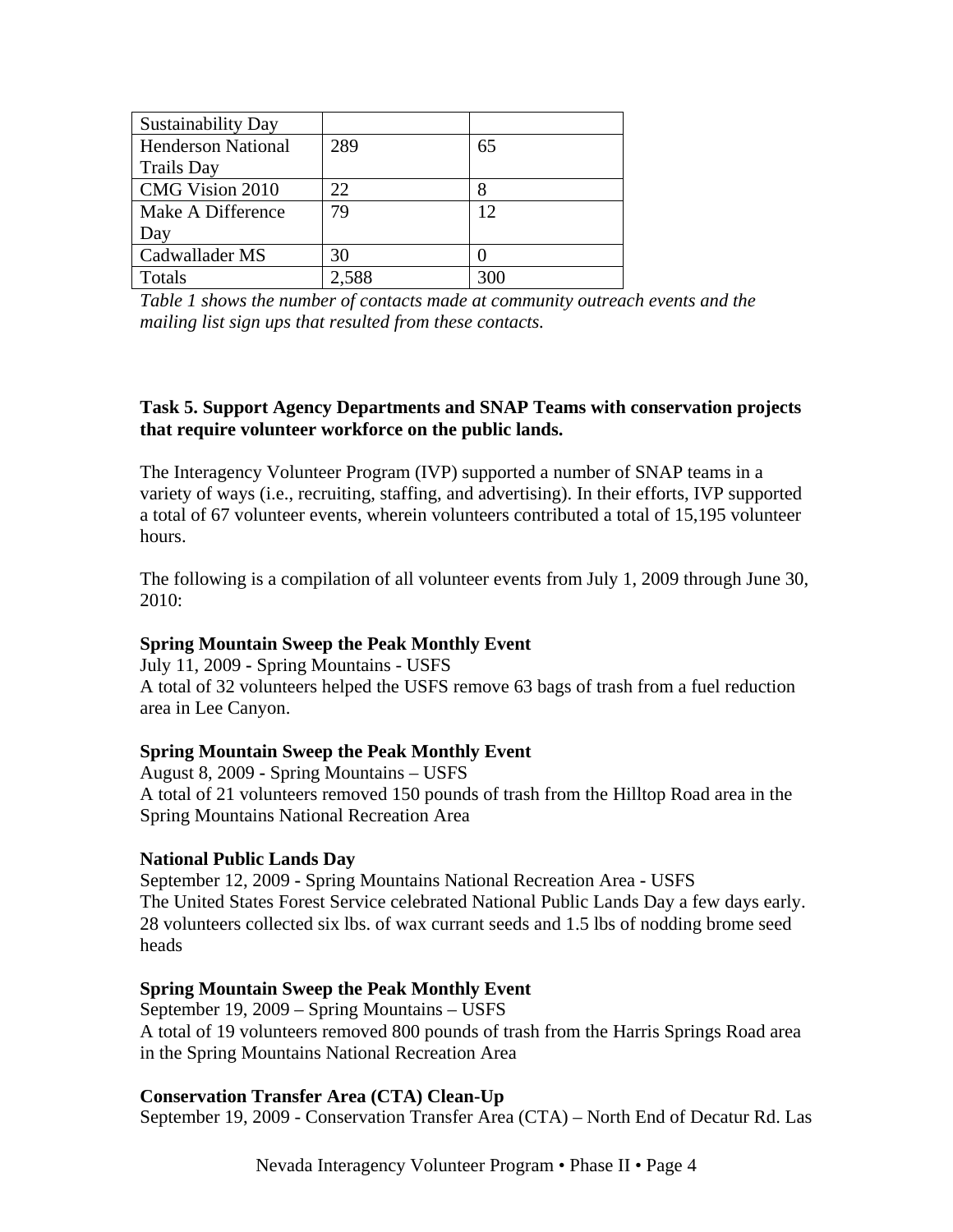#### Vegas - BLM

Bureau of Land Management continued their clean-up efforts at the Conservation Transfer Area (CTA) located on the north end of Decatur Rd. in Las Vegas where 23 volunteers cleaned up 85 cubic yards of household as well as construction debris.

# **National Public Lands Day - Boulder Harbor**

September 26, 2009 - Lake Mead National Recreation Area - NPS As a part of National Public Lands Day, 94 volunteers picked up 18 cubic yards of trash and debris from the area, plus 1200 lbs of glass in three hours.

### **National Public Lands Day - Gold Butte**

September 26, 2009 - Gold Butte -Falling Man - BLM

BLM held an event in partnership with the Friends of Gold Butte in the Gold Butte Area of Critical Environmental Concern (ACEC). There were 40 volunteers whom split into three groups. Within four hours, one group had planted approximately 50 Creosote and Mormon Tea seedlings and transplanted 30 Barrel Cacti and Beavertail Cacti. Another group had built a 300 foot hiking trail that leads into a popular hiking area. The last group had installed 300 feet of split rail fence around a new parking area at the trail head.

# **National Public Lands Day – Red Rock Canyon**

September 26, 2009 - Red Rock Canyon - BLM

In partnership, BLM and Friends of Red Rock, completed a goal of eradicating unauthorized OHV trails. Ten routes were visibly eliminated. The eradication efforts covered approximately 1.5 miles and consisted of vertical mulching, installing Carsonite signage as well as installing physical barriers. Two youth groups and several adult groups collected trash from multiple areas – these efforts filled a large Republic Services dumpster with building refuse, what appeared to be parts of a boat, bedsprings, computer components and a great deal of trash

# **National Public Lands Day – Ash Meadows**

September 26, 2009 - Ash Meadows - USFWS In celebration of National Public Lands Day the US Fish and Wildlife Service conduct a planting at Ash Meadows. A total of 24 volunteers planted approximately 500 Alkali sacaton plants.

#### **National Public Lands Day** – **Jean Dry Lake Area**

September 26, 2009 - Jean Dry Lake Area - BLM

In recognition and celebration of National Public Lands Day the Bureau of Land Management worked with Boy Scout Troop 949 and the Nevada Rangers Shooting Club and conducted a large scale clean-up at the Jean Dry Lake Area. This area is riddled with spent shotgun casings and shot up debris (i.e., Jacuzzi tub, wood, household items). They were able to clean three shoot sites and removed 80 cubic yards of debris.

# **National Public Lands Day – Alan Bible Visitor Center**

September 26, 2009 - Alan Bible Visitor Center (ABVC) - NPS With the help of 6 volunteers, the group began by removing rocks and vegetation. Once that was complete the 15 year old liner was removed. Once everything was removed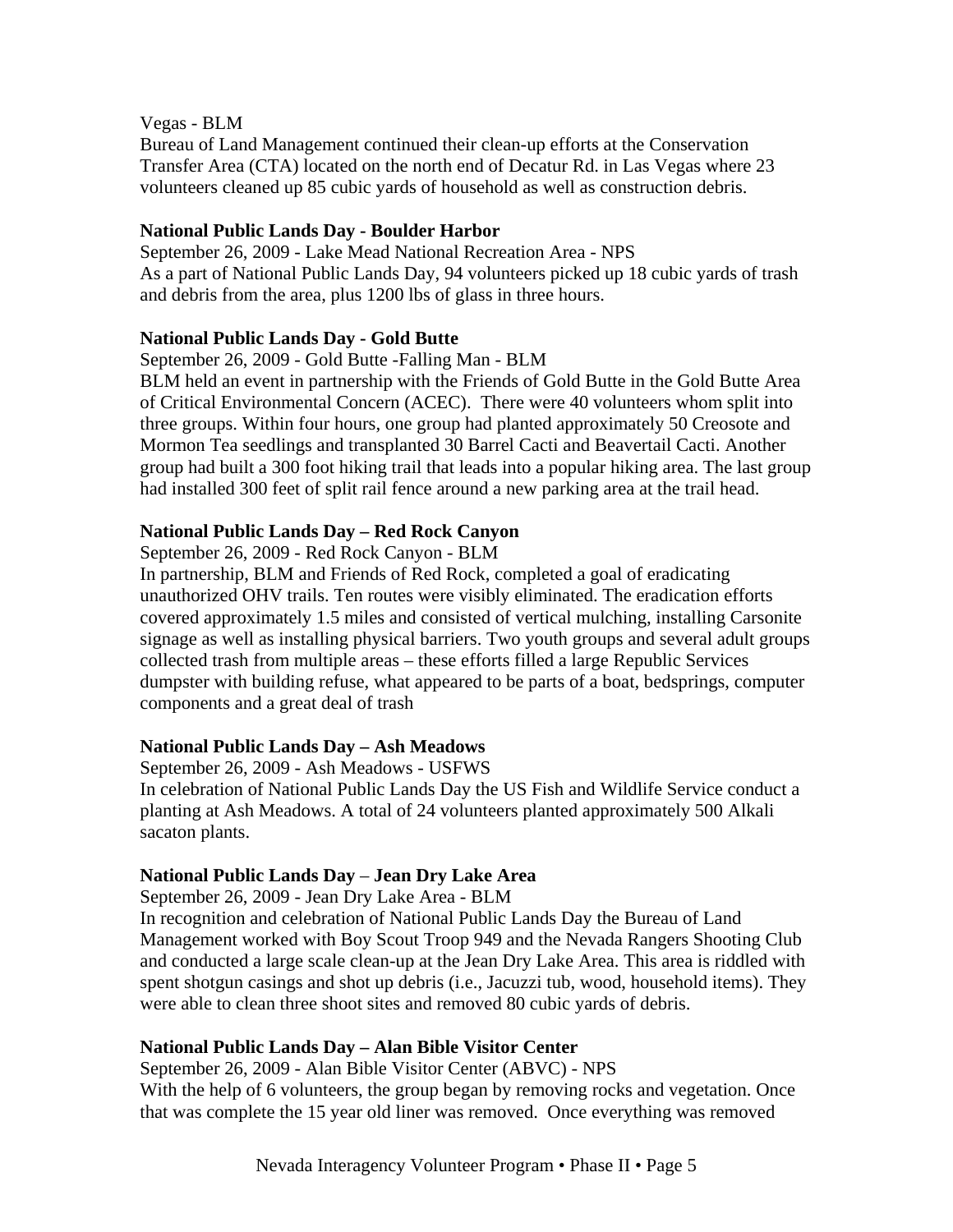from the 19 x 15 foot pond, the volunteers laid the new liner down and began filling the pond. The line held the water. Plants were replaced and then the rocks rolled back into to their new home. Volunteers successfully completed the project in 4 hours.

## **Sloan Canyon Clean-Up**

October 1, 2009 **–** Sloan Canyon – BLM A total of 16 volunteers helped the BLM remove 35 cubic yards of of trash from the surrounding areas in Sloan Canyon.

## **Sunrise Mountain Clean-Up**

October 3, 2009 **-** Sunrise Mountain – BLM Seven volunteers removed 35 cubic yards of trash, including landscape and household trash debris from the Sunrise Mountain area.

# **Great Unconformity Clean-Up**

October 8, 2009 **–** Great Unconformity – BLM A total of 27 volunteers, including 24 Bailey Middle School students, removed 2cubic yards of trash from the Great Unconformity area.

### **Get Out and Stay Out Event**

October 10, 2009 **-** Pahranagat National Wildlife Refuge – USFWS Eight volunteers planted over 200 native plant plugs in the Pahranagat National Wildlife Refuge.

# **Hollywood Blvd. and Alto Avenue Clean-Up**

October 16, 2009 **–** Hollywood Blvd. and Alto Avenue Area **-**BLM A total of 35 Windemere employees removed 35 cubic yards of trash from the neighborhood areas of Hollywood Blvd. and Alto Avenue.

# **Sandy Valley Community Clean Up**

October 17, 2009 – Sandy Valley - BLM A total of 30 Volunteers removed 238 cubic yards of trash from the Sand Valley area.

# **Summerlin Clean Up**

October 17, 2009 - Summerlin Area - BLM As a part of a joint effort between Get Outdoors Nevada, the Bureau of Land Management and the Howard Hughes Corporation- over 200 volunteers with the media present worked to remove trash from the area.

#### **Six Mile Cove Clean Up**

October 24, 2009 – Six Mile Cove - NPS A total of 17 volunteers removed 48 bags of trash and 4 buckets of glass from the Six Mile Cove beach area.

# **Make A Difference Day – Red Rock Canyon**

October 24, 2009 - Red Rock Canyon – BLM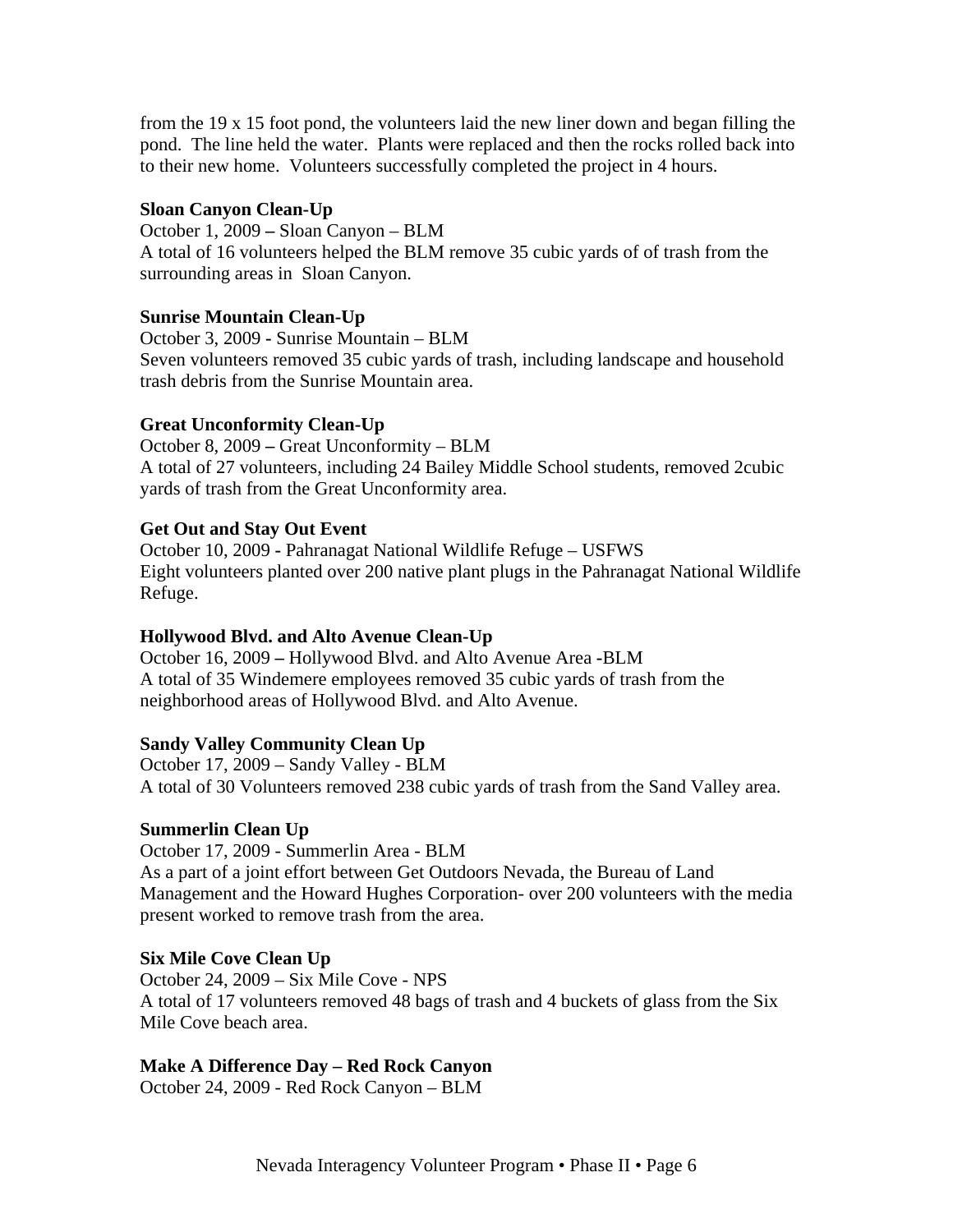Over 430 volunteers worked to complete a series of designated goals including tree plantings, graffiti removal, painting (curbs, sidewalks, and bathrooms), seed ball making, invasive species removal, vegetation trimming, fence repair/removal, rebuilt steps and retaining walls, sanded and sealed boardwalks, trail rehabilitation and delineation, and repairs to Oliver Ranch.

# **5th Annual Interagency Volunteer Recognition Banquet**

October 31, 2009 – SNAP Team A total of 127 volunteers attended in the fifth Annual Interagency Volunteer celebration.

#### **Callville Bay – Lake Mead National Recreational Area**

November 14, 2009 – Lake Mead NRA- NPS A total of 137 Volunteers removed 40 cubic yards of trash from the Callville Bay area of Lake Mead.

#### **Native Seed Planting** – **Ash Meadows NWR**

November 14, 2009 **–** Ash Meadows NWR - USFWS A total of 65 Volunteers planted almost 500 Leather Leaf Ash Tree seedlings.

#### **Kiwanis Club Clean-Up – Red Rock Canyon NCA**

November 14, 2009 – Red Rock Canyon NCA - NPS A total of 21 volunteers worked to remove trash from the West Cheyenne, NW Red Rock Canyon NCA area.

#### **St. Thomas – Clean-Up**

November 21, 2009 – St. Thomas, Lake Mead NRA - NPS A total of 30 volunteers removed 900 pounds of garbage from the area.

#### **Duck Creek Detention Basin- Clean-Up**

November 21, 2009 – Duck Creek Basin/ Starr Hills - BLM A total of 26 volunteers removed 120 cubic yards of trash from the Duck Creek Detention Basin area.

#### **Great Unconformity – Clean-Up**

December 3, 2009 – Moccasin Road Area - BLM A total of 63 Volunteers, including 60 Bailey Middle School students, removed 2 cubic yards of debris from the Great Unconformity area.

#### **Moccasin Road – Clean-Up**

December 12, 2009 – Moccasin Road Area - BLM A total of 15 Volunteers removed 140 cubic yards of debris from the Moccasin Road area.

#### **Red Rock Christmas Bird**

December 19, 2009 – Moccasin Road Area - BLM A total of 13 Volunteers covered eleven sites within the NCA and accounted for fortyfive species with a total of 308 individual birds sighted and identified.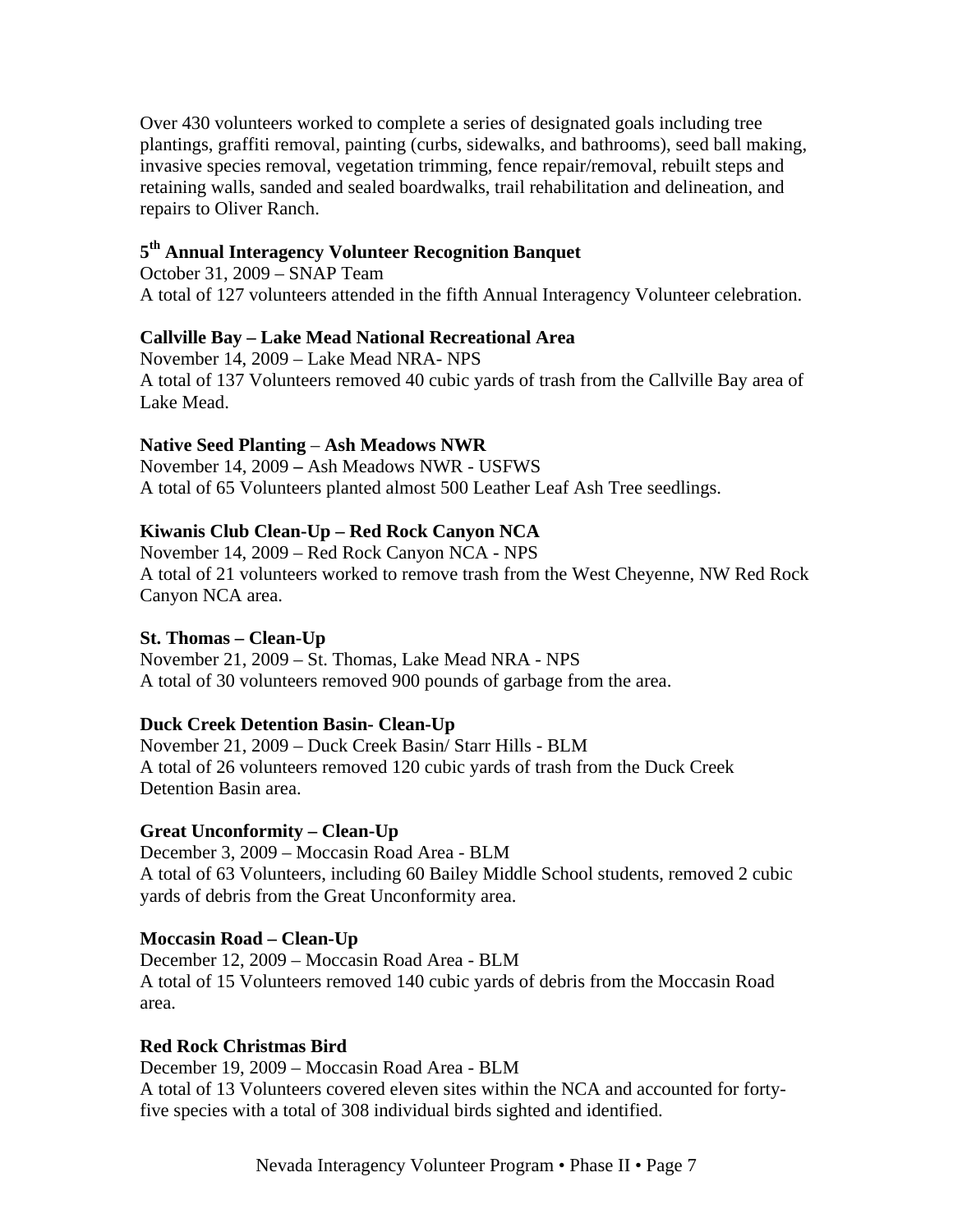# **Lovell Canyon – Clean-Up**

January 6, 2010 **-** Lovell Canyon Spring Mountains NRA– U.S. Forest Service The Interagency Volunteer Program collaborated with the Take Pride Interagency Program (Don't Trash Nevada) to promote and recruit 16 volunteers for a clean-up event in the Spring Mountains NRA. Volunteers contributed 127 hours and restored part of Lovell Canyon Rainbow Mt. Wilderness. Volunteers also restored 2 campsites and removed 17 buckets of glass, 1 couch, and 2 water coolers. The efforts put forth by the volunteers allowed this significant Recreational area to be restored back to its well-kept state.

# **Quarterhorse and Torino Clean-Up**

January 9, 2010 - Bureau of Land Management

The Interagency Volunteer Program collaborated with the Take Pride Interagency Program (Don't Trash Nevada) to promote and recruit five volunteers for a litter clean-up near the intersection of Quarterhorse Lane and Torino in the Southwest part of Las Vegas. Volunteers contributed 25 hours and removed over 35 Cubic Yards of trash including couches, landscape debris, other furniture and household trash. The efforts put forth by the volunteers allowed this area to be restored back to its well-kept state.

# **Westside of Spring Mountains Clean-up**

January 16, 2010 - Spring Mountains NRA- U.S. Forest Service The Interagency Volunteer Program collaborated with the Take Pride Interagency Program (Don't Trash Nevada) to promote and recruit 33 volunteers for a clean-up event to help restore a portion of Lovell Canyon. Volunteers contributed 259 hours and removed 12 buckets of glass, 1 broken chair, 43 bags of trash, 2 TV sets, and 3 sheets of OSB panels and other construction materials. The efforts put forth by the volunteers allowed this significant recreational area to be restored back to its well-kept state.

# **Eagle Home School Group Clean-up and Restoration Event**

January 29, 2010 - Corn Creek, Desert National Wildlife Refuge - U.S. Fish and Wildlife Service

The Interagency Volunteer Program collaborated with the Take Pride Interagency Program (Don't Trash Nevada) to promote and recruit 15 volunteers for a clean-up and restoration event near Corn Creek. Volunteers contributed 60 hours to cut dense cattail from 20 linear feet of stream channel and Remove 7 cubic yards of un-compacted brush from the grounds around Corn Creek. The efforts put forth by the volunteers allowed this significant recreational area to be restored back to its well-kept state to be enjoyed by all.

# **Lovell Canyon Clean-Up**

January 30, 2010 - Spring Mountains NRA– U.S. Forest Service

The Interagency Volunteer Program collaborated with the Take Pride Interagency Program (Don't Trash Nevada) to promote and recruit 10 volunteers for a clean-up event in the Spring Mountains NRA. Volunteers contributed 60 hours and restored over 4,000 square feet of wilderness part of Lovell Canyon Rainbow Mt. Wilderness. The efforts put forth by the volunteers allowed this significant Recreational area to be restored back to its well-kept state.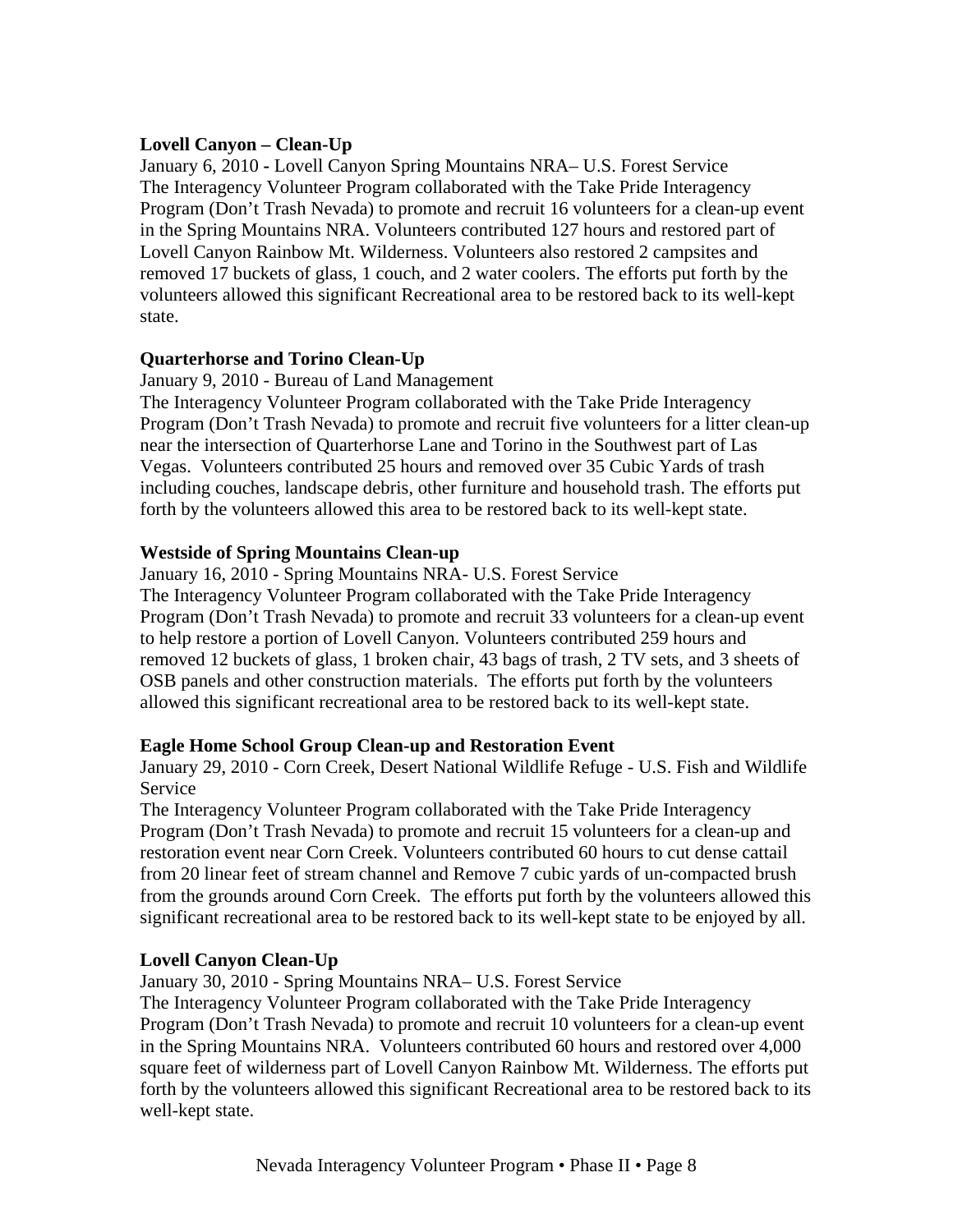#### **Great Unconformity Clean-Up**

February 4, 2010 - Frenchman Mountain – Bureau of Land Management The Interagency Volunteer Program collaborated with the Take Pride Interagency Program (Don't Trash Nevada) to support a clean-up event at the Great Unconformity. A total of 42 Bailey Middle School students contributed 245 hours and removed 10 cubic yards of trash during an educational field trip to the Great Unconformity. The efforts put forth by the volunteers allowed this significant geological site to be restored back to its well-kept state.

### **Lake Mead NRA Fence Restoration**

February 6, 2010 - Lake Mead NRA– National Park Service

The Interagency Volunteer Program collaborated with the Take Pride Interagency Program (Don't Trash Nevada) to promote and recruit eight volunteers for a restoration event in the Lake Mead NRA. Volunteers contributed 36 hours and mended 200 linear feet of fence in order to keep OHV from a sensitive cultural area. Volunteers also removed 75 pounds of debris from the surrounding area. The efforts put forth by the volunteers allowed this significant Recreational area to be restored back to its well-kept state.

### **Placer Cove Clean-Up**

February 13, 2010 - Lake Mead NRA– National Park Service

The Interagency Volunteer Program collaborated with the Take Pride Interagency Program (Don't Trash Nevada) to promote and recruit 32 volunteers for a clean-up event in the Lake Mead NRA. Volunteers contributed 128 hours and removed 2,500 pounds of garbage from in and out of the water. The efforts put forth by the volunteers allowed this significant Recreational area to be restored back to its well-kept state.

# **Lovell Canyon Route Restoration**

February 20, 2010 - Spring Mountains NRA– U.S. Forest Service The Interagency Volunteer Program collaborated with the Take Pride Interagency Program (Don't Trash Nevada) to promote and recruit six volunteers for a restoration event at two different locations in the Spring Mountains NRA. Volunteers contributed 48 hours and restored over 237 linear feet of route in the Rainbow Mt Wilderness area and 128 linear feet of route in the La Madre Wilderness area for a total of 627 square feet. The efforts put forth by the volunteers allowed this significant Recreational area to be restored back to its well-kept state.

#### **Mountains Edge Community Clean-Up**

February 22, 2010 - Mountains Edge– Bureau of Land Management The Interagency Volunteer Program collaborated with the Take Pride Interagency Program (Don't Trash Nevada) to promote and recruit 65 volunteers for a litter clean-up. Volunteers contributed 445 hours and removed debris from five vacant parcels in the Mountains Edge Community. Volunteers removed approximately 140 cubic yards of trash and debris. The efforts put forth by the volunteers allowed this area to be restored back to its well-kept state.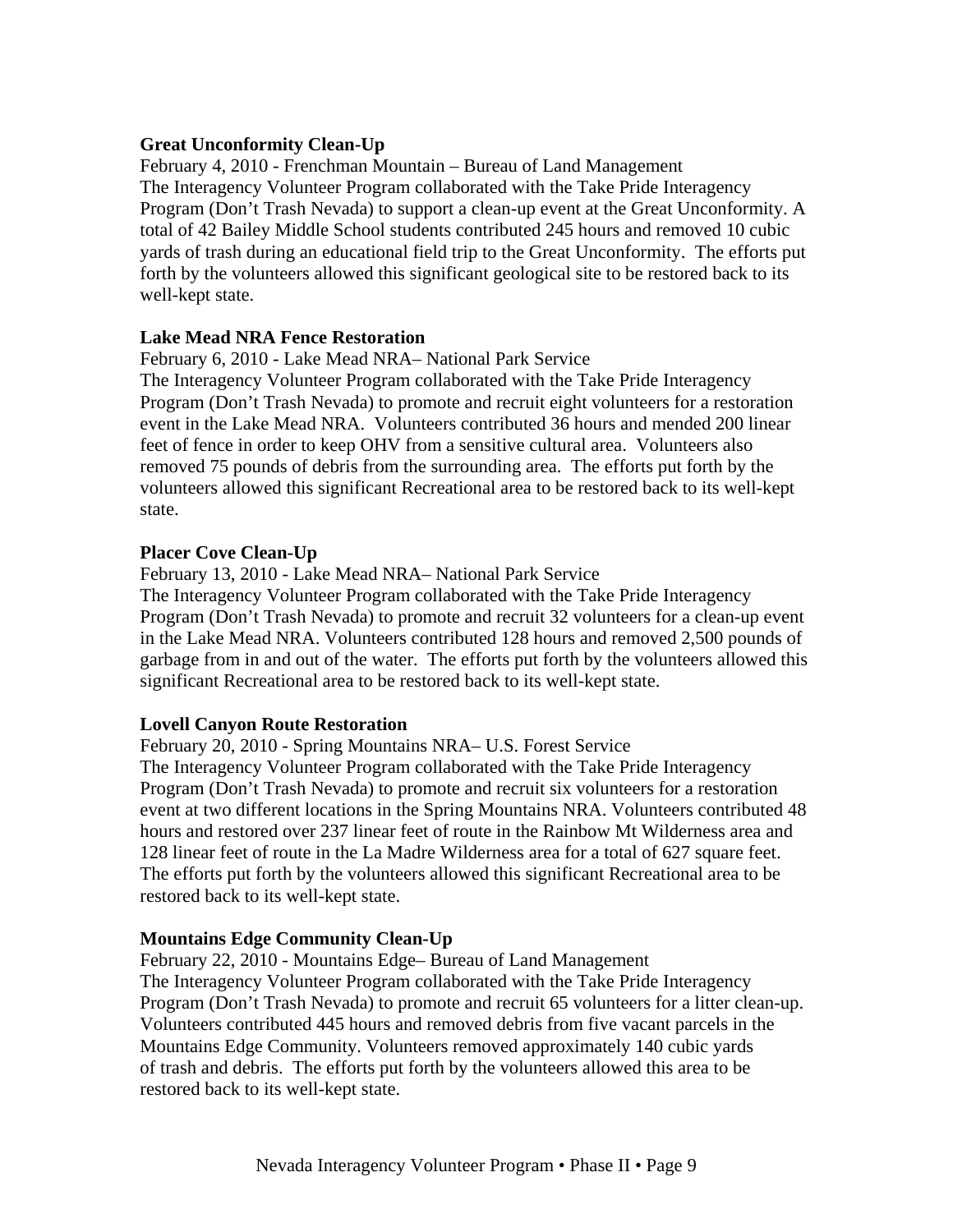#### **Stewart's Point Clean-Up**

February 27, 2010 - Lake Mead NRA– National Park Service The Interagency Volunteer Program collaborated with the Take Pride Interagency Program (Don't Trash Nevada) to promote and recruit 53 volunteers for a cleanup event in the Lake Mead NRA. Volunteers contributed 162 hours and removed 13 cubic yards of trash and debris. The efforts put forth by the volunteers allowed this significant Recreational area to be restored back to its well-kept state.

#### **Ash Meadows Restoration Event**

February 27, 2010 - Ash Meadows National Wildlife Refuge– U.S. Fish and Wildlife Service

The Interagency Volunteer Program collaborated with the Take Pride Interagency Program (Don't Trash Nevada) to promote and recruit 21 volunteers for a habitat restoration event in the Ash Meadows Wildlife Refuge Area. Volunteers contributed 105 hours and removed 300 cubic yards of cattails from the area. The removal of this species provides opportunities for other native species to re-vegetate the area, increasing biodiversity of the refuge. The efforts put forth by the volunteers improved the pupfish habitat and helped to secure the ecological health of the outflow of the Kings Pool.

### **Sloan Canyon Clean-Up**

March 6, 2010 - Sloan Canyon NCA– Bureau of Land Management The Interagency Volunteer Program collaborated with the Take Pride Interagency Program (Don't Trash Nevada) to promote and recruit six volunteers for a litter cleanup. Volunteers contributed 18 hours and removed 8.56 cubic yards of trash and debris. The efforts put forth by the volunteers allowed this significant conservation area to be restored back to its well-kept state.

#### **Great American Clean-Up**

March 6, 2010 - Lake Mead NRA– National Park Service

The Interagency Volunteer Program collaborated with the Take Pride Interagency Program (Don't Trash Nevada) to promote and recruit 117 volunteers for a cleanup event in the Lake Mead NRA. Volunteers contributed 468 hours and removed 1,200 pounds of glass and more than 5,200 pounds of garbage. The efforts put forth by the volunteers allowed this significant Recreational area to be restored back to its well-kept state.

# **Greenway and Ray Clean-Up**

March 13, 2010 - Greenway and Ray– Bureau of Land Management The Interagency Volunteer Program collaborated with the Take Pride Interagency Program (Don't Trash Nevada) to promote and recruit 67 volunteers for a litter cleanup at the intersection of Greenway and Ray Road. Volunteers contributed 201 hours and removed 56 cubic yards of trash and debris. The efforts put forth by the volunteers allowed this significant area to be restored back to its well-kept state.

# **Las Vegas Boat Harbor and Eco Dive Clean-Up**

March 13, 2010 - Lake Mead NRA– National Park Service The Interagency Volunteer Program collaborated with the Take Pride Interagency Program (Don't Trash Nevada) to promote and recruit 85 volunteers for a clean-up event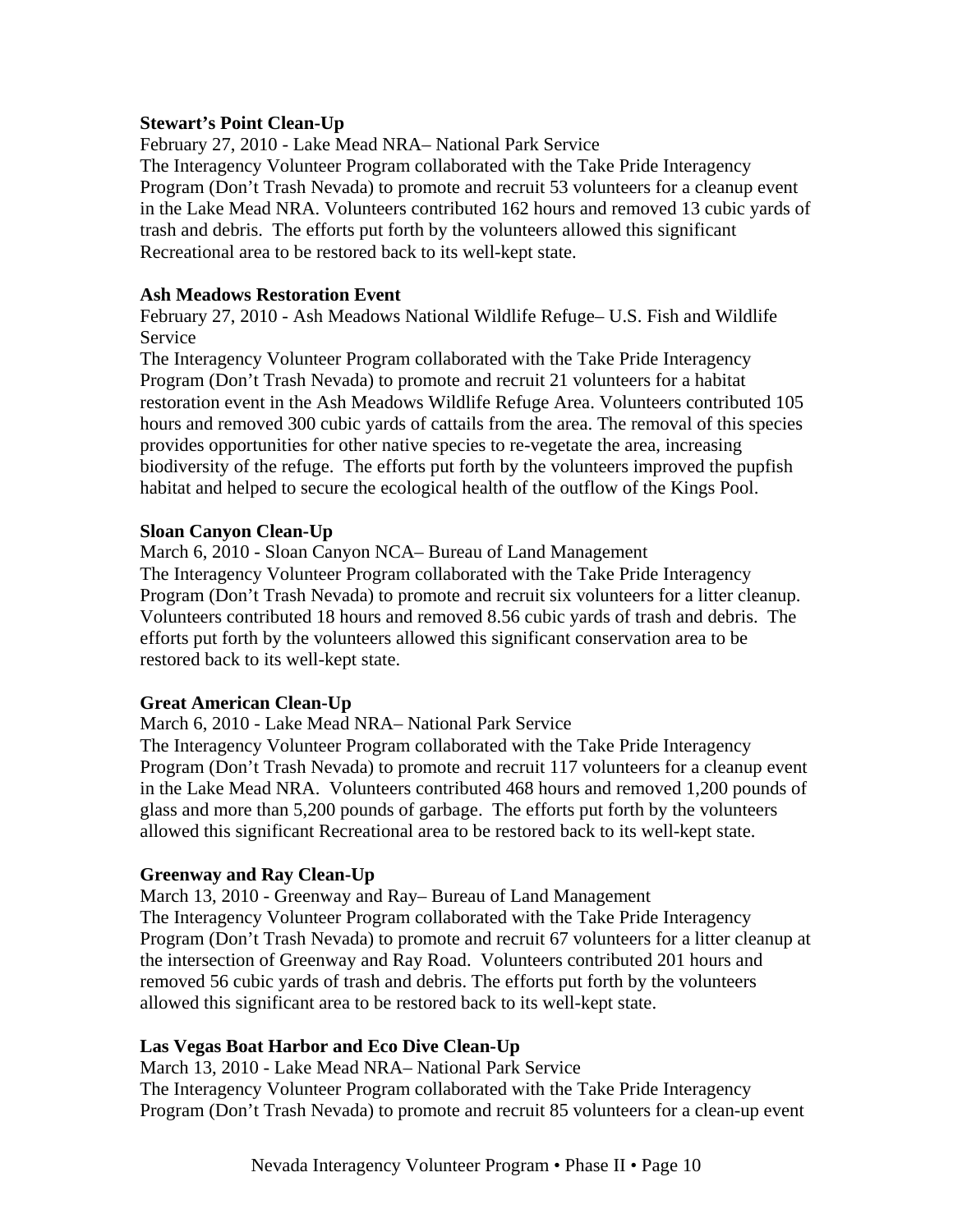in the Lake Mead NRA. Volunteers contributed 340 hours and removed 1,500 pounds of garbage and 500 pounds of glass and metal. The efforts put forth by the volunteers allowed this significant recreational area to be restored back to its well-kept state.

### **Save the Desert Eco Walk**

March 13, 2010 - Lake Mead NRA– National Park Service

The Interagency Volunteer Program collaborated with the Take Pride Interagency Program (Don't Trash Nevada) to promote and recruit 113 volunteers for a clean-up event in the Lake Mead NRA. Volunteers contributed 452 hours and removed 40 cubic yards of trash and debris. The efforts put forth by the volunteers allowed this significant recreational area to be restored back to its well-kept state.

# **Lasell College**

March 16, 2010 - Sunrise Mountain– Bureau of Land Management The Interagency Volunteer Program collaborated with the Take Pride Interagency Program (Don't Trash Nevada) to promote and recruit 12 volunteers for a clean-up event near Sunrise Mountain. Volunteers contributed 60 hours and removed 8 cubic yards of trash and debris. The efforts put forth by the volunteers allowed this significant Recreational area to be restored back to its well-kept state.

# **River Mountain Loop Clean-Up**

March 20, 2010 - Lake Mead NRA– National Park Service

The Interagency Volunteer Program collaborated with the Take Pride Interagency Program (Don't Trash Nevada) to promote and recruit 48 adult and 133 youth volunteers for a cleanup event on Lake Mead NRA land. The 181 volunteers removed 100 cubic yards of debris.

# **Fairbanks Native Fish Translocation**

March 24, 27, & 28, 2010 - Ash Meadows Wildlife Refuge– U.S. Fish and Wildlife Service

The Interagency Volunteer Program promoted and recruited 44 volunteers for a 3-day habitat restoration event at the Ash Meadows Wildlife Refuge Area. Volunteers contributed 289 hours to assist staff in the transfer of 3,150 native Amargosa Pupfish, and 12,000 endemic snails from an old to newly dug channel for Fairbanks Spring. In the process they also removed 2,710 invasive crayfish. The efforts put forth by the volunteers improved the pupfish habitat and helped to secure the ecological health of the outflow of the Kings Pool.

# **Protectors of Tule Springs Great American Clean-up**

March 27, 2010 - CTA Bureau of Land Management

The Interagency Volunteer Program collaborated with the Take Pride Interagency Program (Don't Trash Nevada) to promote and recruit 69 volunteers for a litter clean-up at the intersection of Greenway and Ray Road. Volunteers contributed 276 hours and removed 90 cubic yards of trash and debris. The efforts put forth by the volunteers allowed this significant area to be restored back to its well-kept state.

# **6 Mile Cove Clean-Up**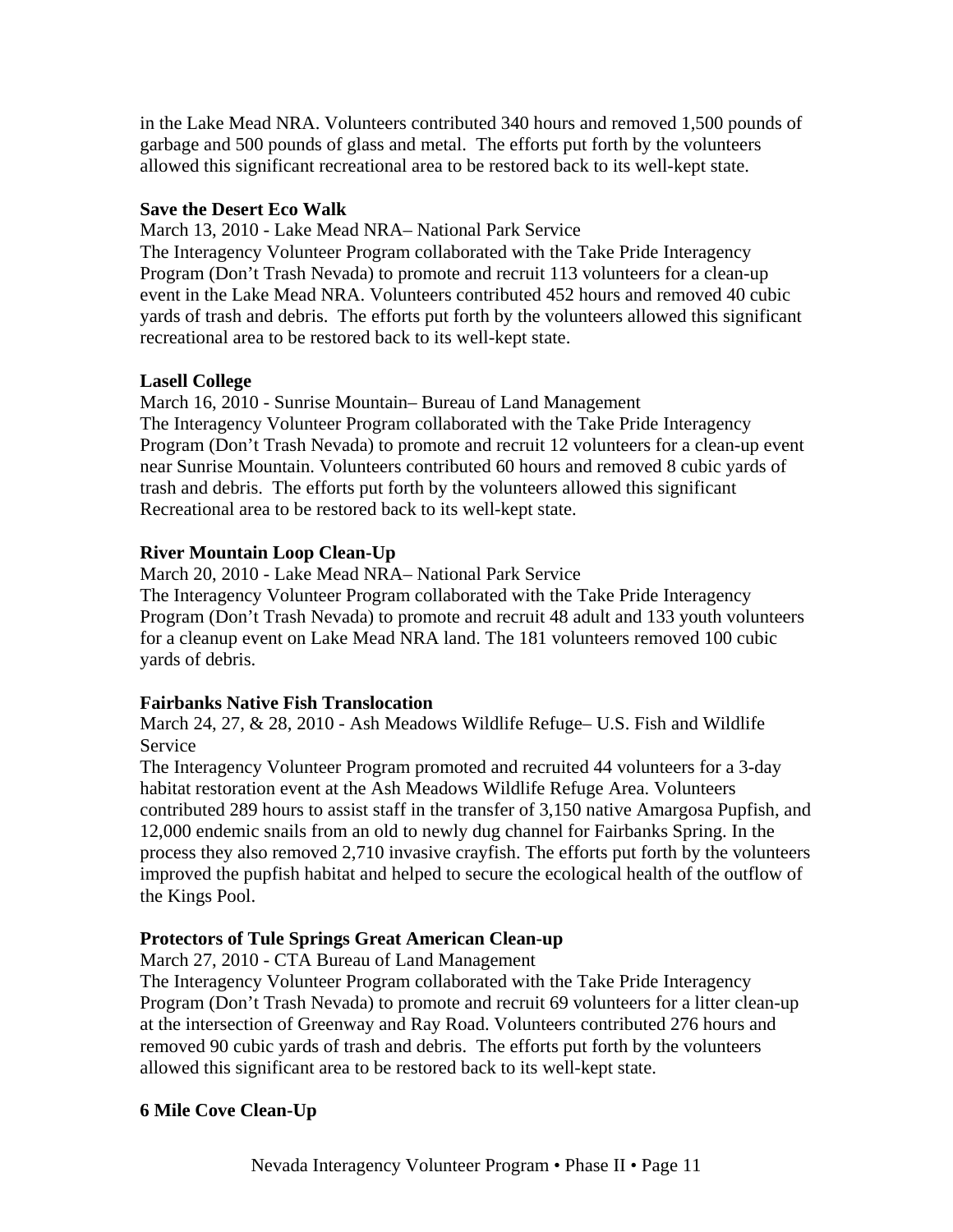March 27, 2010 - Lake Mead NRA– National Park Service

The Interagency Volunteer Program collaborated with the Take Pride Interagency Program (Don't Trash Nevada) to promote and recruit 38 volunteers for a clean-up event in the Lake Mead NRA. Volunteers contributed 152 hours and removed 22 cubic yards of trash. The efforts put forth by the volunteers allowed this significant Recreational area to be restored back to its well-kept state. Participating groups included Wells Fargo, Beta Alpha Psi, Chapparal High School (Las Vegas), Clark County Dept of Juvenile Justice.

### **Great Unconformity Clean-Up**

April 8, 2010 – Great Unconformity, Frenchman Mountain – Bureau of Land Management

The Interagency Volunteer Program collaborated with the SNAP Anti-litter and Desert Dumping team (Don't Trash Nevada) and the Bureau of Land Management with their Great Unconformity Clean-up event. The IVP program provided trash bags, water, and other supplies for this event as well as recruited 64 student volunteers from Bailey Middle School. Students contributed 256 hours learning about and helping to restore this area of geologic wonder. Students removed two cubic yards of broken glass form the area.

### **End of Horizon Ridge Parkway Clean-Up**

April 10, 2010 – Horizon Ridge Parkway – Bureau of Land Management The Interagency Volunteer Program collaborated with the Bureau of Land Management to recruit 34 volunteers for this event. Volunteers contributed 102 hours and removed 55 cubic yards of trash and debris from the area.

#### **Fairbanks Native Planting**

April 10, 2010—Fairbanks Springs – U.S. Fish and Wildlife Service The Interagency Volunteer Program assisted the Fish and Wildlife Service to recruit 12 volunteers to help with a re-vegetation project. Volunteers contributed 83 hours and planted 300 1-gallon pots of native grasses, ash trees, and aquatic plants adjacent to the newly restored Fairbanks spring outwash channel.

#### **Earth Day Beach and Eco Dive Clean-Up**

April 17, 2010—Lake Mead NRA- National Park Service

The interagency Volunteer Program collaborated with the National Park Service to recruit 63 volunteers for this event. Volunteers contributed 315 hours of service and removed 1,200 lbs. of trash and litter from the beach area.

#### **Earth Day**

April 22-24, 2010 – Hollywood and Alto Residential Area – Bureau of Land Management

The IVP team collaborated with the Take Pride Interagency Program (Don't Trash Nevada) and the Bureau of Land Management on this event. The IVP team helped to recruit 131 volunteers for this three day event. Over the three days the 131 volunteers contributed 524 hours and removed 315 cubic yards of debris and litter from this area.

#### **Red Rock Days Clean-Up**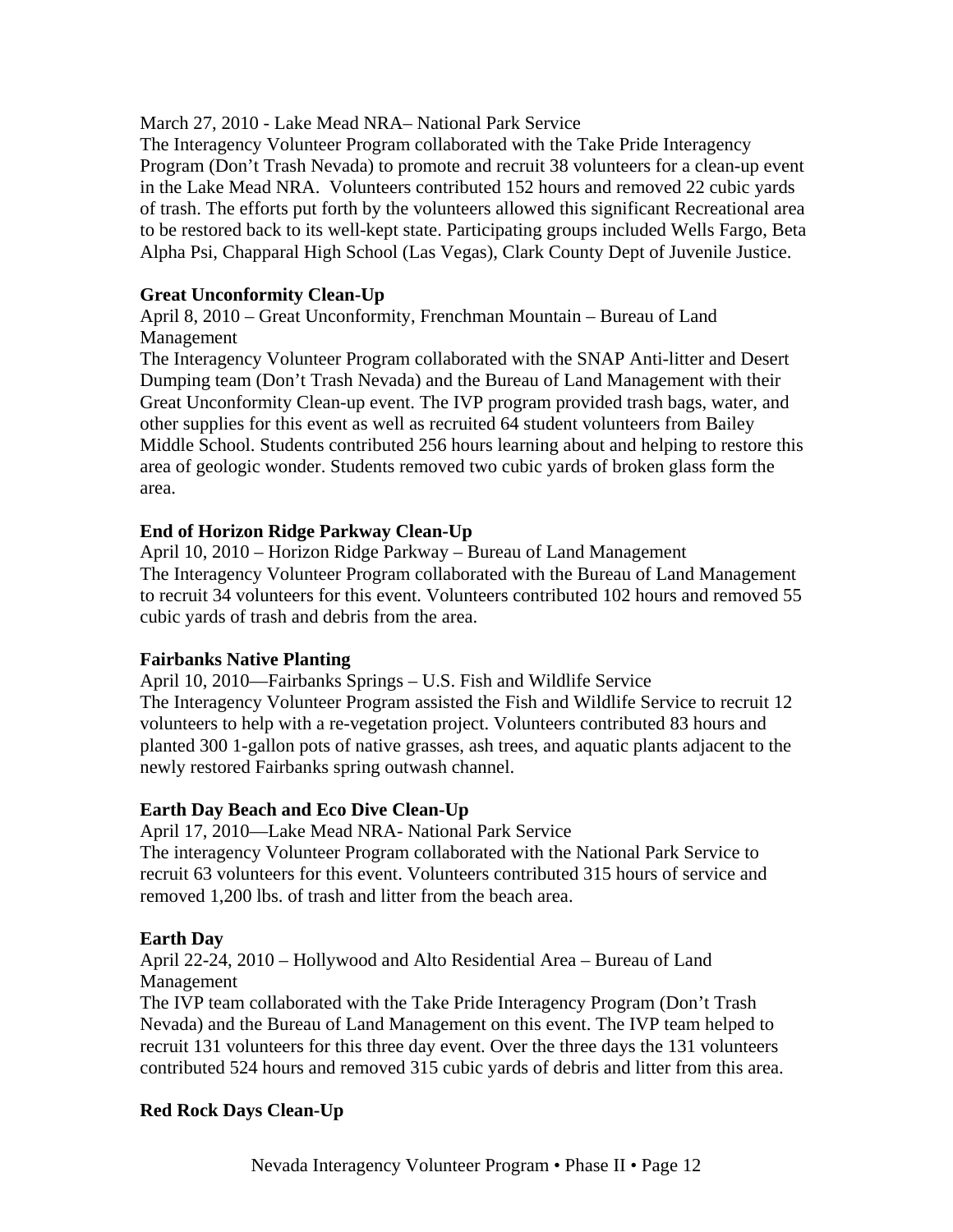May 1, 2010 – Red Rock Canyon NCA – Bureau of Land Management The Interagency Volunteer Program collaborated with the SNAP Anti-litter and Desert Dumping team (Don't Trash Nevada) and the Bureau of Land Management to recruit 50 volunteers for this event. Volunteers contributed 250 hours and removed 50 cubic yards of trash from this conservation area.

# **Great Unconformity Clean-Up**

May 6, 2010 – Great Unconformity – Bureau of Land Management The Interagency Volunteer Program collaborated with the SNAP Anti-litter and Desert Dumping team (Don't Trash Nevada) and the Bureau of Land Management to recruit 50 student volunteers from Bailey Middle School. Students contributed 200 hours learning about and helping to restore this area of geologic wonder. Students removed two cubic yards of broken glass form the area.

# **West Ann Road Clean-Up**

May 15, 2010 – West Ann Road – Bureau of Land Management The Interagency Volunteer Program collaborated with the Bureau of Land Management to recruit 33 volunteers for this event. Volunteers contributed 165 hours and removed 32 cubic yards of trash and debris from the area.

# **Wasp Seed Collection Event**

May 15, 2010 – Lake Mead NRA – National Park Service

The Interagency Volunteer Program assisted in recruiting 10 volunteers for this event. Volunteers contributed 30 hours of collecting native brittlebush seeds at Lake Mead NRA. The 10 volunteers collected 60 gallons of seed around the native plant nursery.

# **Spring Cleaning Clean Up**

May 15, 2010– Spring Mountains NRA – U.S. Forest Service

The Interagency Volunteer Program collaborated with the SNAP Anti-litter and Desert Dumping team (Don't Trash Nevada) and the U.S. Forest Service and recruited 310 volunteers, provided the Don't Trash Work Trailer, and helped staff the event with two UNLV PLI employees. Volunteers contributed 1,240 hours and removed 5,200 lbs. of trash for several Spring Mountains locales.

# **Wasp Seed Collection Event**

May 22, 2010 – Lake Mead NRA – National Park Service

The Interagency Volunteer Program assisted in recruiting 12 volunteers for this event. Two volunteers were no shows and two volunteers dropped-in. Volunteers contributed 36 hours and collected six gallons of sweet brush at Lake Mead NRA.

# **International Migratory Bird Day**

May 22, 2010 – Pahranagat NWR– U.S. Fish and Wildlife Service The Interagency Volunteer Program assisted with the recruitment of volunteers for this restoration event. Thirty-five volunteers contributed 30 hours and created nine nesting boxes that were installed at various locations around Upper Pahranagat Lake.

# **Las Vegas Blvd. and Agate Road Clean-Up**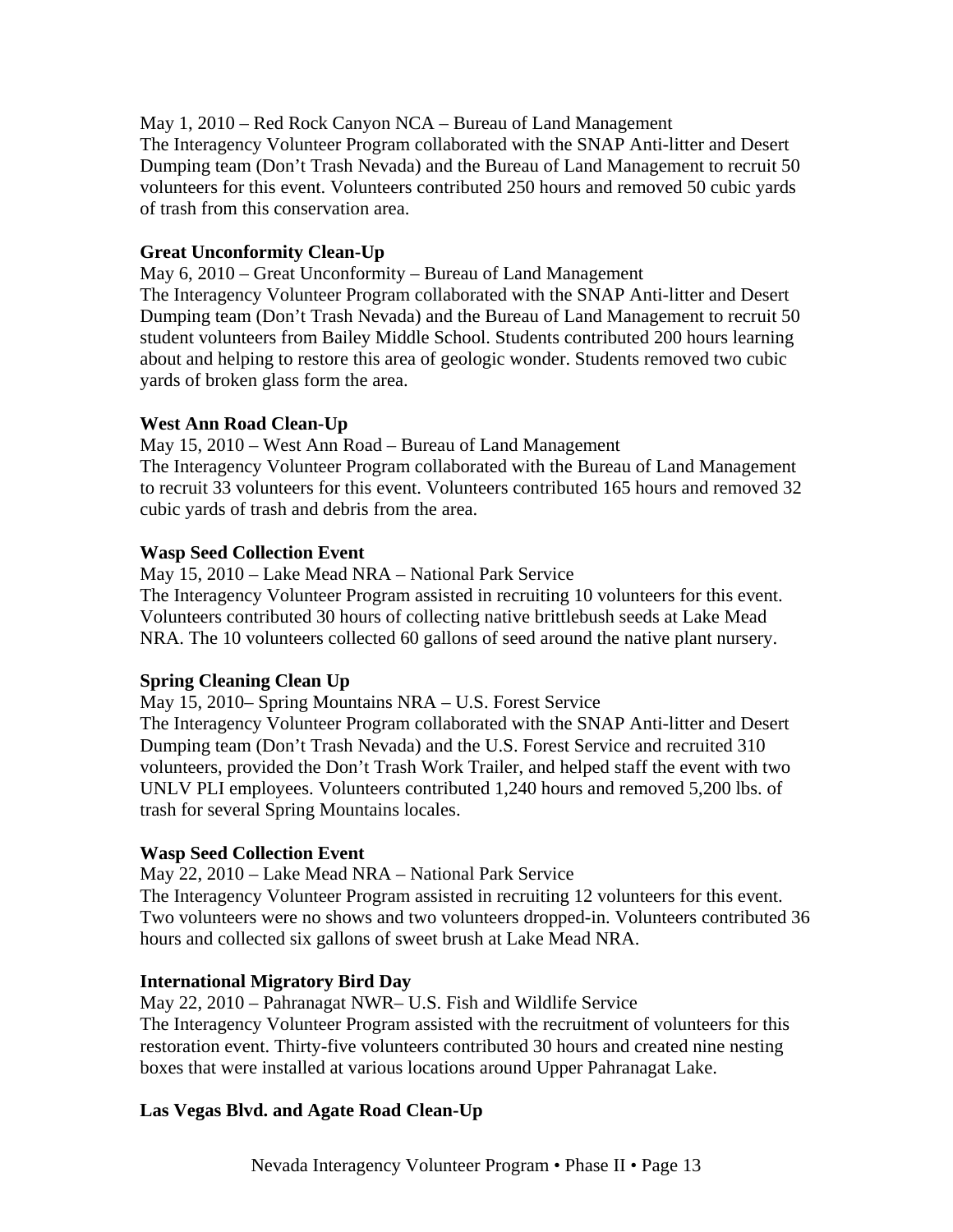May 22, 2010 – Las Vegas Blvd and Agate Rd Residential Area – Bureau of Land Management

The Interagency Volunteer Program collaborated with the SNAP Anti-litter and Desert Dumping team (Don't Trash Nevada) and the Bureau of Land Management with this clean-up by recruiting 35 volunteers. Volunteers contributed 231 hours and removed 90 cubic yards of debris from a vacant BLM parcel adjacent to a residential area.

# **Wasp Seed Collection Event**

June 5, 2010 – Lake Mead NRA – National Park Service

The Interagency Volunteer Program assisted in recruiting eight volunteers for this event. Volunteers contributed 24 hours and collected 85 gallons of Sweet Brush and Bursage Seeds.

# **National Trails Day Clean-Up and Restoration Event**

June 5, 2010 – Spring Mountains NRA– U.S. Forest Service The Interagency Volunteer Program recruited 26 volunteers for the U.S. Forest Service Sponsored National Trails Day event. Volunteers contributed 104 hours restoring, building, and maintaining trails at Sawmill Trailhead. Volunteers also removed two cubic yards of litter from the area.

# **Wasp Seed Collection Event**

June 12, 2010 – Lake Mead NRA – National Park Service The Interagency Volunteer Program assisted in recruiting volunteers for this event. This event was cancelled because no volunteers signed-up.

# **North Las Vegas Wash Mud Dune/ Corn Creek Clean-Up**

June 26, 2010 – North Las Vegas – Bureau of Land Management and U.S. Fish and Wildlife Service

The Interagency Volunteer Program collaborated with the SNAP Anti-litter and Desert Dumping team (Don't Trash Nevada) and the Bureau of Land Management and U.S. Fish and Wildlife Service by recruiting 6 volunteers for this event. Volunteers contributed 24 hours and removed 36 cubic yards of debris from this heavily trashed area.

# **Task 6. Evaluate, refine, enhance, and deliver interagency volunteer orientation and training program.**

Volunteer training sessions composed of numerous educational events are offered three times each year: fall, winter and spring. The IVP team completed a total of 15 successful training events. The trainings are as follows:

- 3 volunteers attended the GPS training on September 8, 2009 event
- 4 volunteers attended the tortoise information session on September 16, 2009 event
- 5 volunteer completed the Graffiti Removal training on October 16, 2009
- 10 volunteers completed the Bird count training on October 15, 2009
- 2 volunteers completed the Map and Compass training on October 29, 2009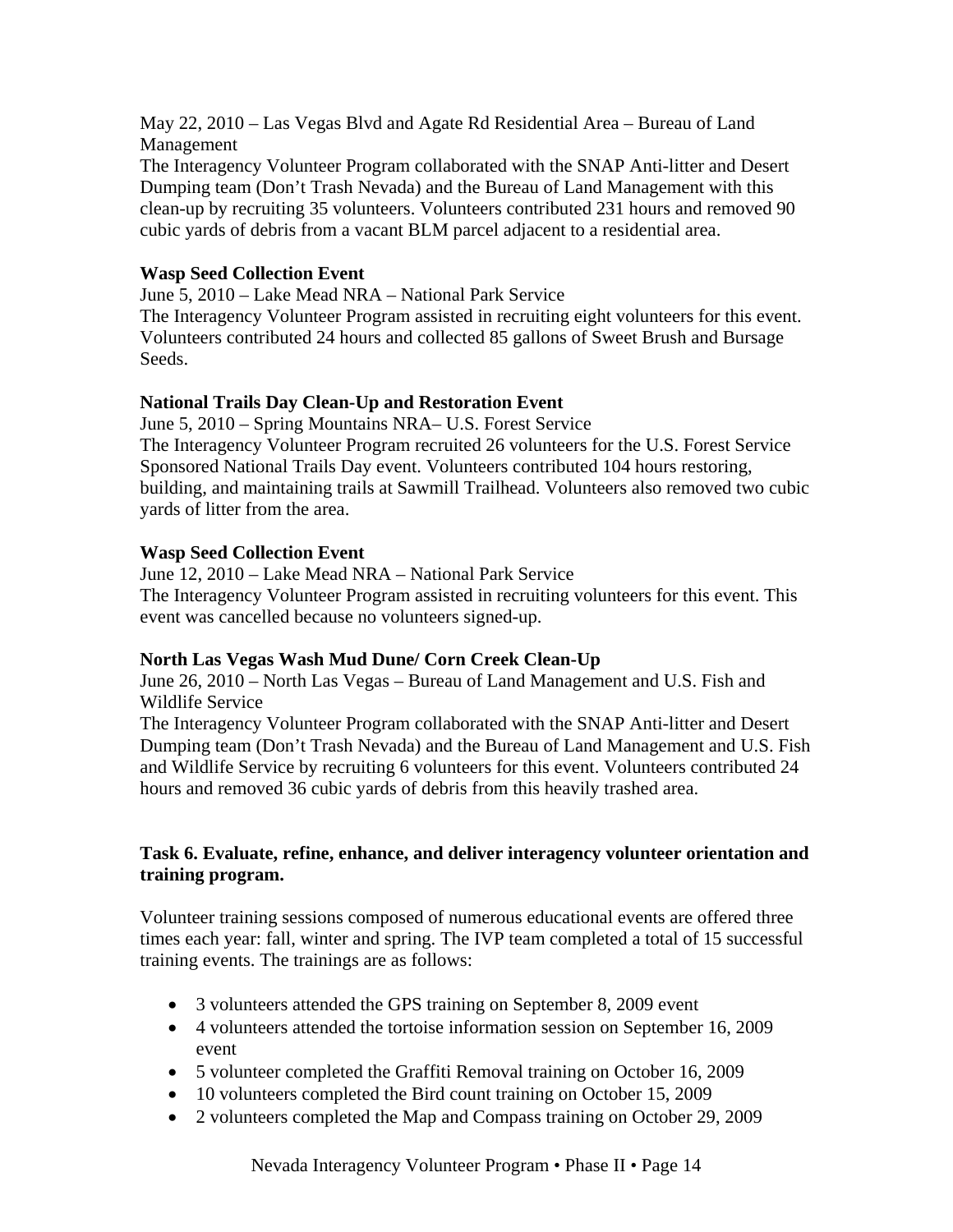- 10 volunteers completed the First Aid and CPR training on November 7, 2009
- 28 volunteers completed the Flower Identification training on November 12, 2009
- 8 volunteers completed the First Aid and CPR training on November 4, 2009
- 8 volunteers completed the Volunteer Assistant Training on February 1, 2010.
- 9 volunteers completed the First Aid and CPR training on February 20, 2010.
- 20 volunteers completed the First Aid and CPR training on April 10, 2010
- 3 volunteers attended the Bird Identification training on April 17, 2010
- 6 volunteers attended the Graffiti Removal training on April 17, 2010
- 8 volunteers attended the Reptile training on May 1, 2010
- 7 volunteers attended the Flower Identification training on June 12, 2010

# **Task 7. Identify possible grant and donation opportunities to help support and sustain the program.**

Public relations and outreach activities, as well as opportunities to develop new collaborative community partnerships and relationships included the following:

- UNLV PLI Graduate Assistant presented an overview of GON to station casinos.
- Examined possibilities of service learning grants.
- GON Project Manager presented GON opportunities to five UNLV classes.
- GON events are cross-listed on the Volunteer Center of Nevada website.

The IVP project manager has been searching for appropriate donations and grants to help support and sustain the program. While no grants have been identified, small donations from community organizations have helped offset some minor costs. The following is a list of the donations received:

|           | • Costco, Centennial     | \$25 gift card                               |
|-----------|--------------------------|----------------------------------------------|
|           | • Trader Joes, Summerlin | 1 case of water, 1 bag oranges, 1 bag apples |
| $\bullet$ | Whole Foods, Ft. Apache  | 6 coolers                                    |

The IVP project manager and the IVP team lead have submitted a time only extension to SNPLMA.

In addition, the IVP team lead, on behalf of the IVP team, has requested a one year CESU extension with UNLV PLI.

# **Task 8. Plan and implement volunteer recognition initiatives and events.**

The Volunteer Recognition Banquet was held on October 31, 2009 with 127 volunteers in attendance. Dancers and a storyteller from the Pauite nation were contracted to perform, and five awards distributed during the ceremony. The banquet will also be highlighted in the November/December issue of the Get Outdoors Nevada newsletter.

The team discussed their successes, lessons learned, and plans for future volunteer recognition events. Get Outdoors Nevada staff have started developing a list of options